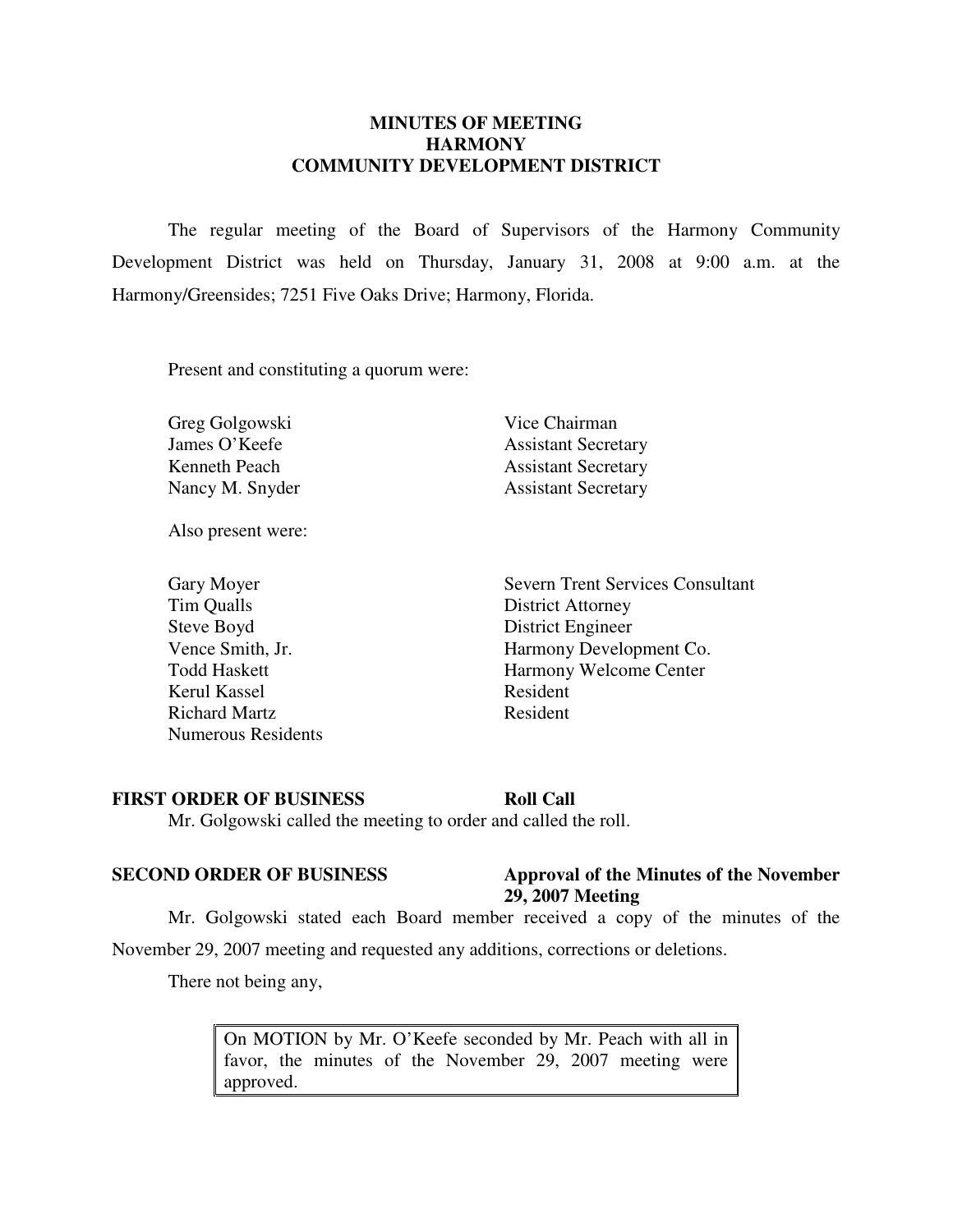### **THIRD ORDER OF BUSINESS District Manager's Report – Update on the Website Transition**

 Mr. Moyer stated we have been discussing our desire to transfer responsibility for the District website to Ms. Brenda Wright of my office due to concerns with regards to material such as the minutes, not appearing on the website in a timely manner. We have had difficulty contacting the current individual who is handling it since he has had some medical problems with his family. This is understandable and we are not being critical. The good news is we set up a meeting with him for next Monday, at which time transfer of this responsibility will take place. It appears we are nearing completion of this issue.

### **FOURTH ORDER OF BUSINESS Attorney's Report**

 Mr. Qualls stated Mr. Kimmel inquired about the application of pesticides at the last meeting. I researched this issue and gave him the necessary statute information which requires signage in the person's yard. However, adjoining property owners do not have to be noticed unless they are on a special list. I believe he is more concerned as to whether or not they are treating for cinch bugs. Therefore, this should be brought up with whomever is applying the insecticides.

 Mr. Golgowski stated I spoke to staff from REW, who maintain and apply the pesticides. Although they try not to use pesticides at all, they use a product called *Talstar* mixed with a fertilizer in order to treat cinch bugs, fire ants and a few other common pests. This is an overthe-counter product which does not require special licensing to apply, as they try to use the most effective but innocuous material on an infrequent basis. This information is available on the Material Safety Data Sheet (MSDS) and is available here if anyone is interested.

## **FIFTH ORDER OF BUSINESS Engineer's Report**

 Mr. Boyd stated I wanted to follow up on a request the Board made during the November meeting for us to perform an inspection of all sidewalks and prepare some recommendations. Ms. Kassel reported at the last Board meeting an accident on one of the sidewalks. Mr. Smith, Ms. Kassel and I went to the site of the accident. We walked this area extensively, but we were unable to locate any cracks or problems with the sidewalk. As a result, the Board requested we perform an evaluation of all District sidewalks and prepare some recommendations for ongoing inspections and maintenance programs. I distributed the results of our inspection to the Board members prior to the meeting along with a draft Maintenance and Inspection Policy. In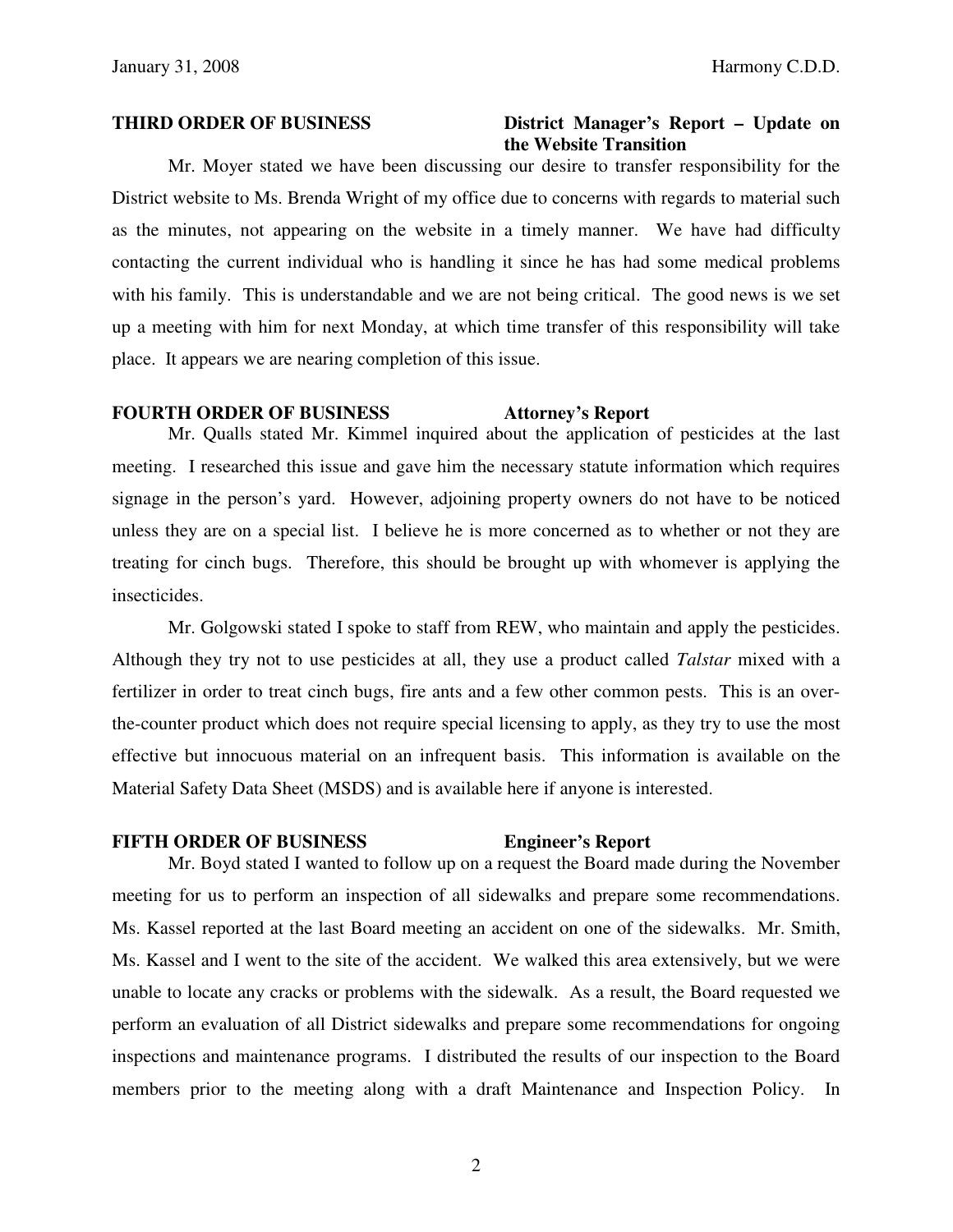summary, upon inspection of all District sidewalks, we noted any irregularities. The goal of the policy is to determine a uniform standard which can be applied to ongoing sidewalk maintenance. We categorized the different types of situations into Level 4, which is good; Level 3 which is fair; Level 2 which is poor; and Level 1 which is very poor. Level 1 involves problems with vertical or horizontal separation of three-fourths of an inch or more. Level 2 involves anything which has a horizontal or vertical separation of a half-inch to three-quarters of an inch. Levels 3 and 4 will be substantially less than the other two. Anything which is categorized as Level 1 should be initiated as soon as possible; and those locations should be flagged with colored paint in order for them to be visible to residents prior to the repairs. Anything categorized at Level 2 must be balanced with the District's budget, but we are suggesting those items be incorporated in the next year's operating and maintenance budget and repaired as soon as the budget is adopted. These areas should also be flagged with paint. Anything categorized at Level 3 or 4 are areas which we indicated not to be considered safety hazards in the Inspection Report and require no action. However, when the next inspection occurs, worsening of the situation will be noted; those areas will move to Level 1 or 2; and action will be taken. The standard we are proposing is consistent with those adopted by other cities around the country. It appears three-quarters of an inch is a normal level requiring maintenance. I will be glad to answer any questions and incorporate any comments the Board may have before the final policy is adopted.

 Mr. Moyer stated we went through the same process in Celebration and in some cases, they need to be totally replaced, but in most cases we simply grinded down the variation. Is this an acceptable solution?

 Mr. Boyd responded the last two pages of our policy provides for six different methods of repair. The first one involves filling the crack with grout; the second one is ramping which consists of grinding or installing a supplemental pavement in order to provide a slight lengthening effect; concrete planning as you just referenced; an overlay of asphalt which provides an attractive and functional solution; and lastly, the actual replacement of the sidewalk in those locations.

Mr. Peach asked has your firm done entire inspections of the sidewalks at this point?

Mr. Boyd responded that is correct.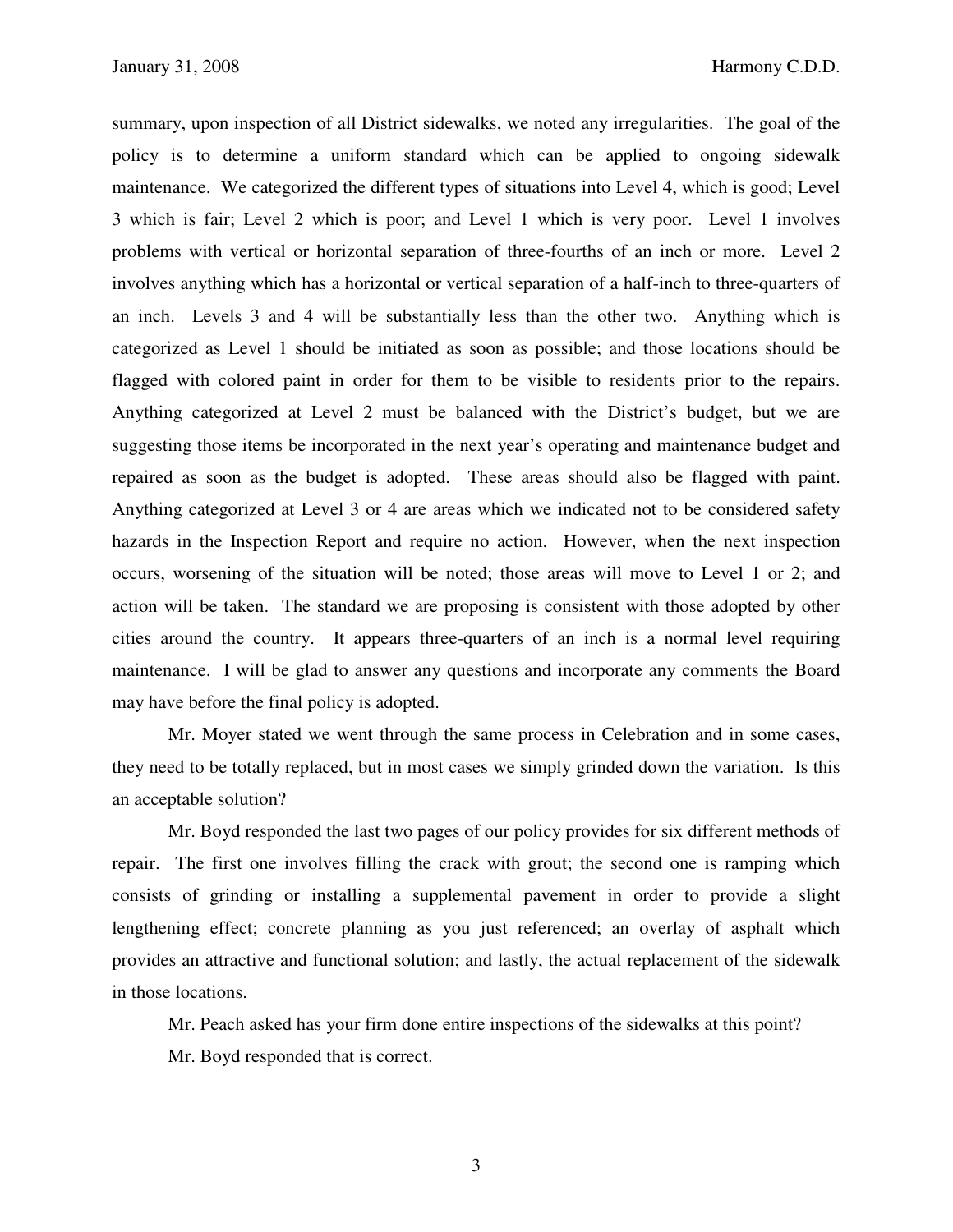Mr. Peach asked have you found areas with separations of three-quarter of an inch or more?

 Mr. Boyd responded there is a table in the inspection report for the District which prioritizes what we found and there are some which are at Level 1. However, we have not quantified those or prepared a process as yet.

 Mr. Smith stated the Board members received a copy of Mr. Boyd's report. I believe he should ensure Mr. Qualls also receives a copy.

 Mr. Qualls stated I was given a copy. Since the Board was notified of those existing areas, I recommend taking immediate action to ensure those troubled areas are addressed from a legal perspective.

Mr. Moyer asked are you referring to the Level 1 areas?

Mr. Qualls responded that is correct.

 Mr. Golgowski stated I noticed some of these are indicated as marked. Have they been inspected?

Mr. Boyd responded we have inspected those.

Mr. Golgowski asked are those areas all considered to be Priority 1?

 Mr. Boyd responded they are all Priority 1 and possibly Priority 2. However, the areas labeled as Priority 1 are the only ones recommended for immediate action.

 Mr. O'Keefe stated as a precaution, I believe the areas under Priority 1 be taken care of immediately. However, we also have areas under Priority 2 which are close to becoming Priority 1. Is Level 2 close to Level 1?

 Mr. Boyd responded Level 2 consists of areas less than three-quarters of an inch which we believe requires some action, but we are proposing these areas be delayed until the funds are placed for availability in next year's budget.

 Mr. O'Keefe stated perhaps we should take care of Priorities 1 and 2 at this particular time in order to avoid coming back again in two or three months when the Level 2 areas may be considered Level 1 and Levels 3 and 4 advance. In this way, we are doing preventive maintenance. Perhaps we can handle the areas at Levels 3 and 4 for next year's budget.

 Mr. Smith stated I believe we should commission the District Engineer since his initial task was to identify these cracks. Perhaps he should come back at the next meeting and give you an idea as to how much money is going to be spent to take care of the areas within Levels 1 and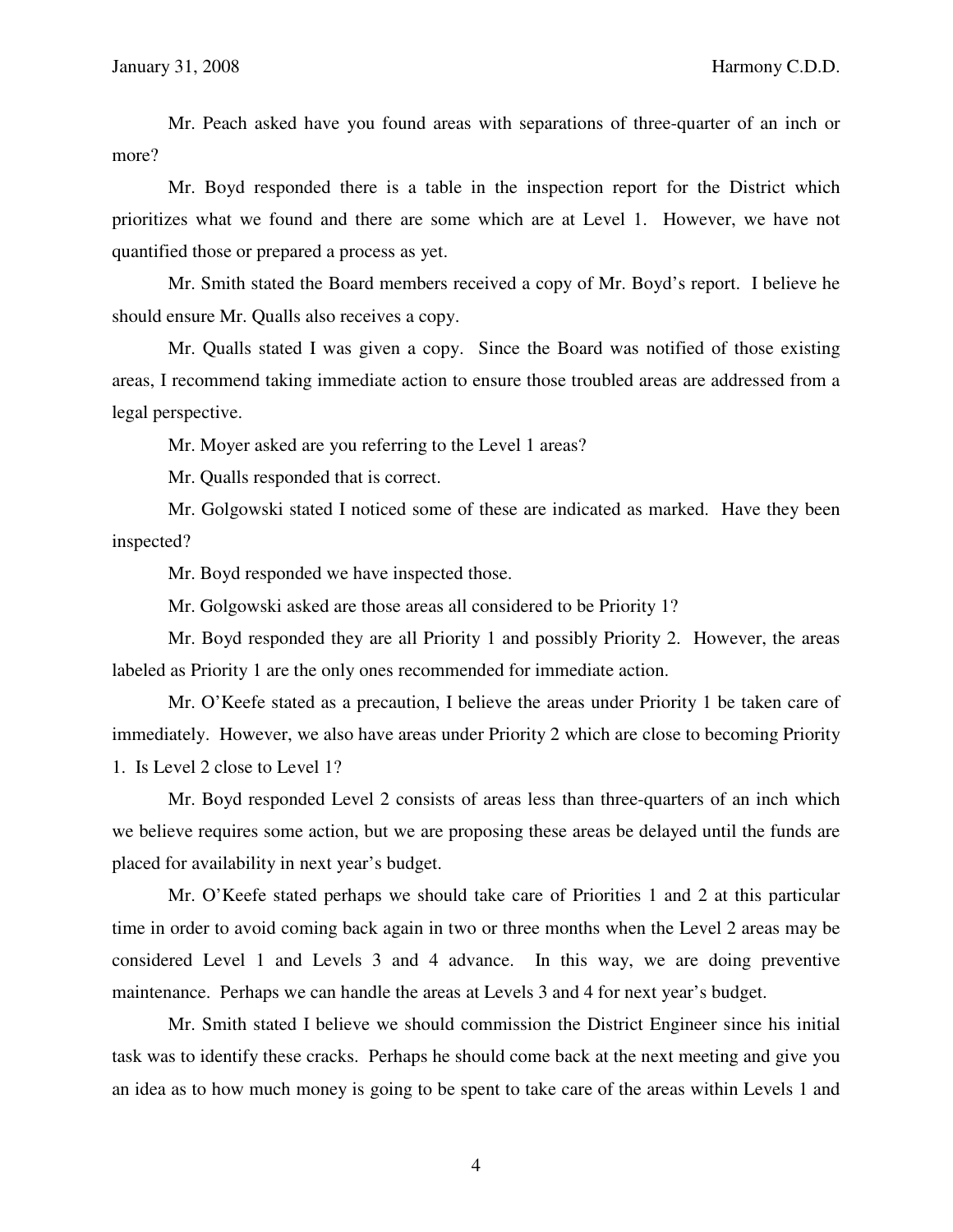2 in order to determine whether or not it may necessitate waiting for budget time to do something. Although we do not want to overlook anything, I believe Mr. Boyd needs to get some definitive prices and allow you to look at those areas prior to repairing them.

Mr. O'Keefe stated this is true.

 Mr. Qualls stated since the measures you have taken to designate and flag these areas will still be visible, I believe you should be on notice until the next meeting.

 Mr. Peach asked from a legal standpoint, have we marked these areas sufficiently for us to explore the cost?

 Mr. Qualls responded although I do not create policies, I believe this is a wise decision, and by marking it I assume it was noticeable and you certainly authorized the correct measures to be taken in order to prevent further problems. Although you can never be certain, I believe this is a good precaution.

 Mr. Moyer stated you may want to contact Mr. Brian Smith in my office since he may be a good resource to obtain some of this pricing. He knows of firms which do this and his staff may also be a good resource.

 Mr. Golgowski asked do you believe we should address the Level 1 areas immediately or is the marking adequate until we can investigate this further and determine the budget for it?

 Mr. Qualls responded my advice is always to take immediate action. I believe you have taken immediate action by marking these and telling people not to walk on the sidewalks. Although the areas have not been repaired, this is a good first step.

Mr. Golgowski I would like input from the remaining Board members.

 Mr. O'Keefe stated I believe Mr. Smith brought up a good point. We do not know what we are facing with regards to the budget we passed; and I believe we should hold off on the repairs for Levels 1 and 2 until we get a definitive price since this work may or may not be expensive.

> Mr. O'Keefe moved to postpone repair or replacement of District sidewalks which are categorized at Level 1 and Level 2 pending Mr. Boyd's determination of pricing for each repair to be presented at the next meeting; and Ms. Snyder seconded the motion.

 Mr. Peach asked are there more effective ways to mark these areas such as with safety tape?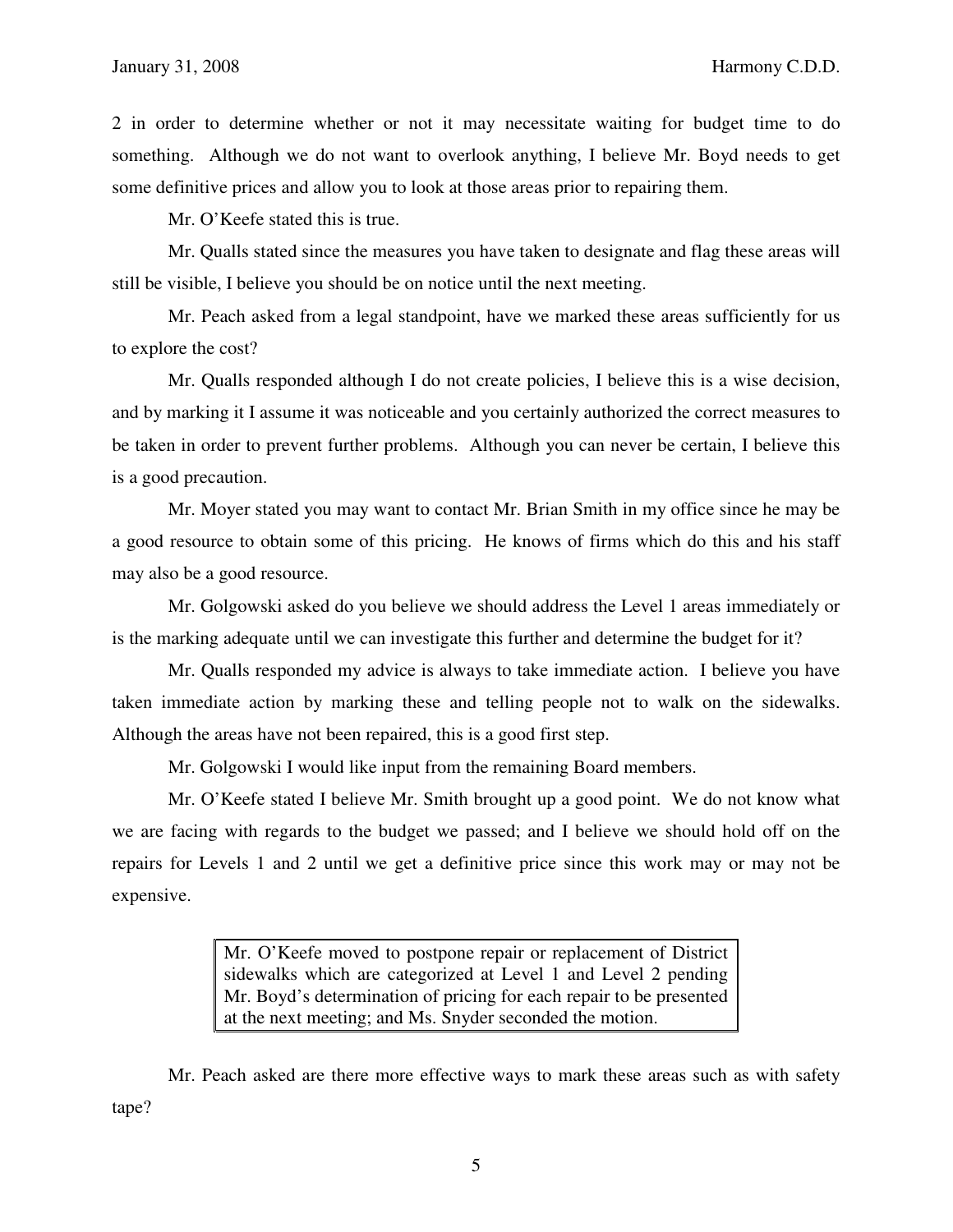Mr. Boyd responded they are currently marked with sidewalk paint, but there are no flags above ground.

 Ms. Snyder asked are the areas marked with fluorescent paint in order for the areas to be visible at night?

Mr. Boyd responded they are marked with yellow paint, which is visible.

 *A Resident stated I do not believe most residents know the purpose of the markings.* 

 *A Resident stated perhaps a notice should be mailed to all residents in order to protect everyone.*

Mr. Moyer stated we will add this information to the website once it is up and running.

 *The Resident stated including this information on the website will cover the legal ramifications.*

 Mr. Golgowski stated I understand Mr. O'Keefe's motion is to defer action to next month in order for us to assess this policy and costs involved. Is it also to notify the community through Harmony Notes, e-mails and other appropriate means to advise people of the sidewalk markings and what they mean?

Mr. O'Keefe responded that is correct.

Mr. Golgowski asked are you in concurrence?

Ms. Snyder responded I agree.

 Mr. Qualls stated perhaps the motion should state the Board is taking immediate action to deduce the costs involved in repairing these sidewalks by directing the engineer to come back with price proposals and also taking immediate action by further notifying the public. You are taking direct action and you are not deferring anything.

There being no further discussion,

On VOICE vote with all in favor, the prior motion was amended to authorize Mr. Boyd to determine the costs involved with repair or replacement of District sidewalks categorized at Level 1 and Level 2 and present them for approval at the next meeting; and the Board was authorized to inform all community members through appropriate means of communication of the sidewalk repairs and an explanation of the pavement markings.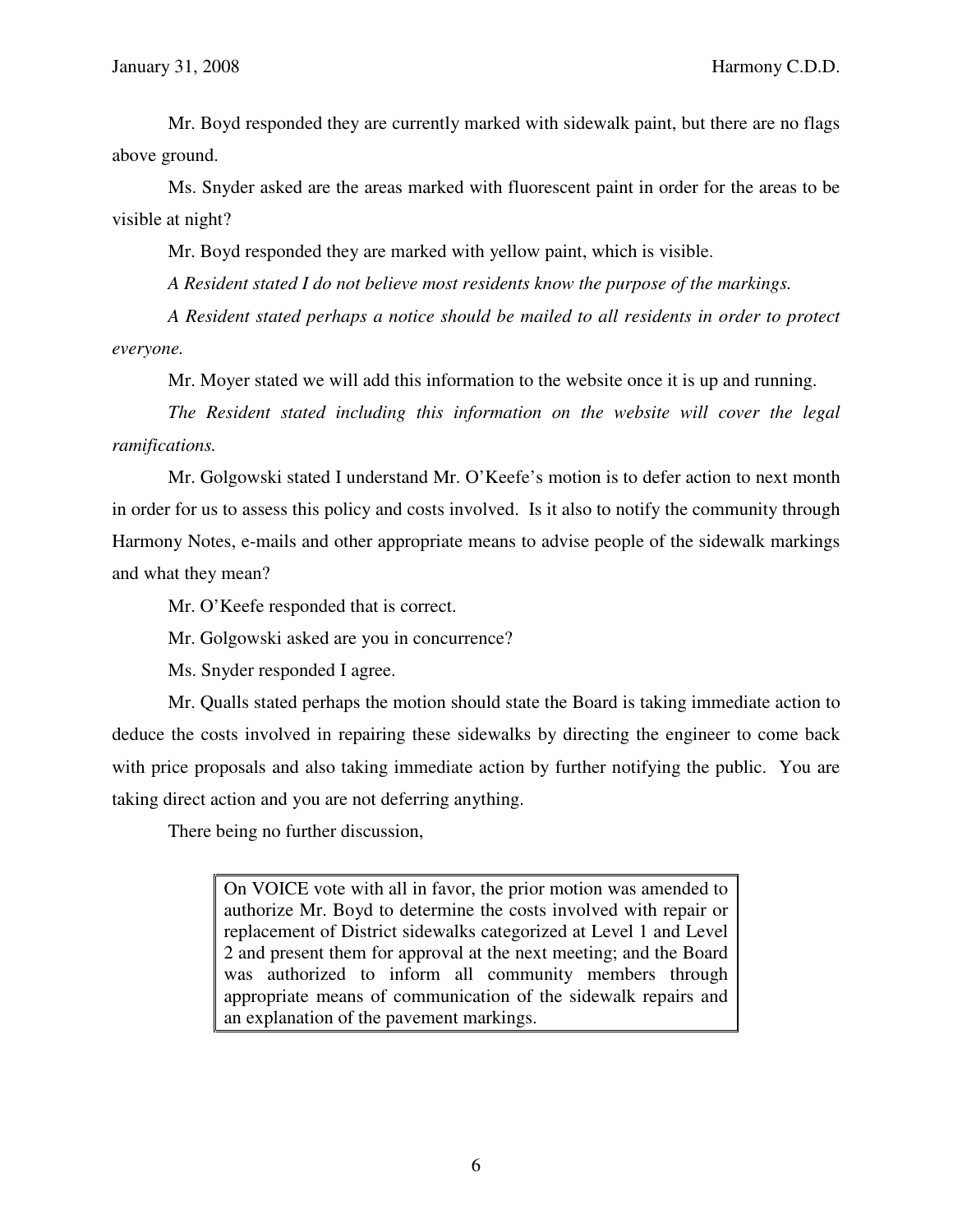Mr. Boyd stated I will coordinate this with Mr. Qualls and we will incorporate any comments you may have over the next 30 days in order for the Board to be in a position to adopt a formal policy.

 Mr. Moyer stated we will include this item on the agenda next month for discussion, and you may adopt the policy if you are comfortable or you can delay adoption to the following meeting.

## **SIXTH ORDER OF BUSINESS Developer's Report – Consideration of Amendment to the Agreement with Aquatic Systems, Inc. for Stormwater Pond Treatment**

 Mr. Smith stated we have a couple of items which need to be addressed today, both of which have to do with services rendered by CDD vendors. The first one is with Aquatic Systems, Inc. which relates to the ongoing spraying of our stormwater ponds throughout the District. There are new stormwater ponds which are to be included within this contract. The ponds which are referenced in this document were considered during the 2007/2008 budget process. The ponds have now been completed and are reaching the point at which we will have to maintain the pond banks, the grass cutting as well as the stormwater within the pond itself. This proposal adds those ponds at \$228 per month as considered during the budget process.

 Mr. Golgowski asked are you referring to today's handout in which the dollar amount was modified from the original package?

 Mr. Smith responded that is correct. We will address this as an individual item; after which I will address the second item as an *off the agenda item*.

 Mr. Golgowski asked is the one which was distributed today considered to be the corrected agreement?

Mr. Smith responded that is correct.

Ms. Snyder stated the amount of \$228 appears to cost less than the previous agreement.

Mr. Smith stated that is correct.

There being no further discussion,

On MOTION by Ms. Snyder seconded by Mr. Peach with all in favor, the amendment to the Aquatic Services Agreement with Aquatic Systems, Inc. in the amount of \$228 per month was approved.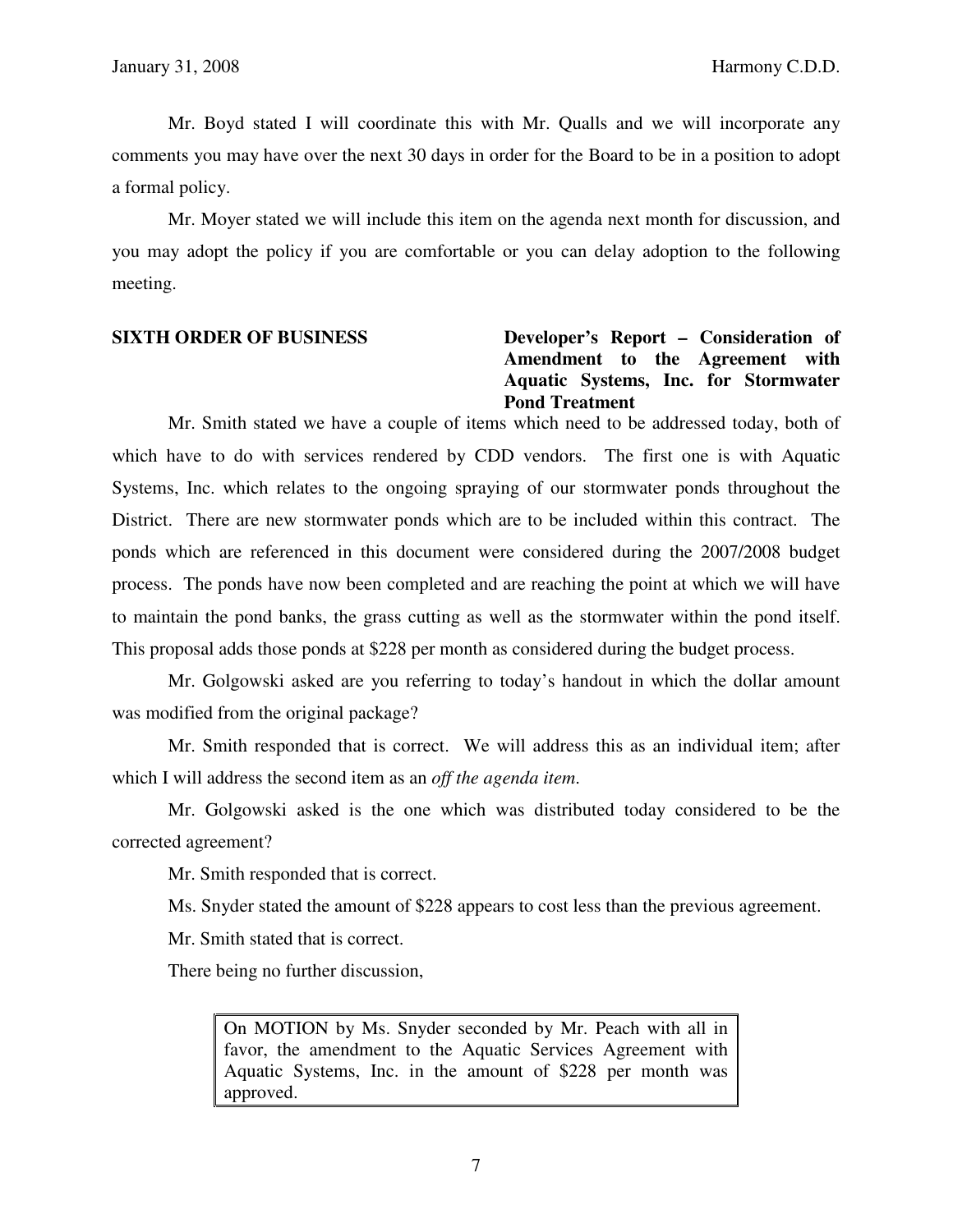Mr. Smith stated the second item relates to the handout which was distributed to you this morning by Mr. Haskett. The pet waste stations have become a critical item with the degree of animals in the parks throughout the District. There are some which need to be replaced and the lead time required to order them is lengthy. We try not to bring you many *off the agenda items*, but Mr. Haskett believes we need to order these items in order to be able to make the appropriate replacements as soon as possible. Replacement of these items were addressed in your budgeting process approximately six months ago, and we determined approximately 4½ to five years ago these would need to be changed out. This will be an ongoing process as long as we have parks and animals for which we must pick up waste for. We are asking you for approval today to place the order; after which we will bring the invoice for processing.

Mr. Golgowski asked is a motion required?

Mr. Smith responded that is correct.

Mr. Peach asked is there a way to extend the life of the stations which are rusting out?

 Mr. Haskett responded we recognized the original manufacturer was not performing well approximately two years ago. The metal bins and lids were rusting through even though they were powder-coated. JJB Solutions provide aluminum lids, components and hinges. We switched to them as a standard throughout the community.

 Mr. Peach asked is this ongoing change going to involve upgrading of all stations? Mr. Smith responded all stations will be made of aluminum sooner rather than later.

On MOTION by Mr. Peach seconded by Mr. O'Keefe with all in favor, the proposal from JJB Solutions Inc. in the amount of \$2,094 for replacement of the rusted pet waste stations throughout the District parks was approved.

### **SEVENTH ORDER OF BUSINESS Discussion of the Monthly Boat Report**

 Mr. Golgowski stated the report indicates the boats and passengers which we experienced during the last three to four weeks leading up to this meeting. Two boats are presently out of service. The 20' Pontoon and the 16' Pontoon Boats were damaged during operation by operators not using the boats consistent with the instructions they were given when they were taken out, as reported by the Dock Master. There is damage to the control panels as well as the wiring system on both boats. One was piloted by children without an adult on board, although the adult was in the vicinity operating another boat. The wiring was pulled out and one battery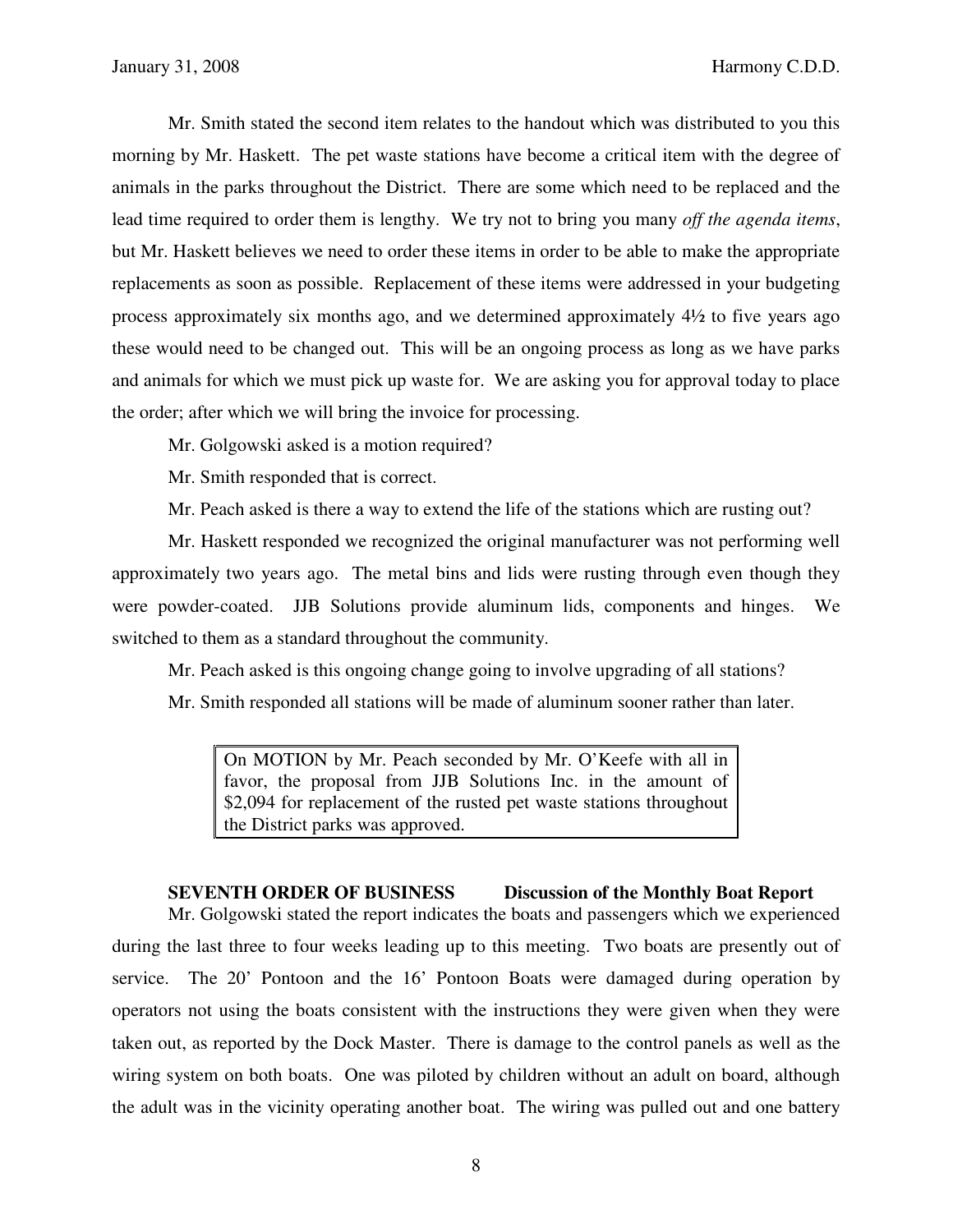case was cracked as a result of the children standing on the stern of the boat on top of the case. As I understand, the second one was taken out from the dock when it was not seaworthy. The Dock Master was not able to be present at the launching, but instructed the operator not to take the boat out if the panel's operating screen was blank, which indicates insufficient battery service. Nonetheless, the operator took it out on the lake; at which time the boat stopped. As they tried to troubleshoot it over the telephone by checking the wiring, the operator pulled the wiring out and damaged the control panels. Both vessels are currently in the shop being repaired and we do not have an invoice as a result of either of these yet. The Dock Master is asking for guidance from the Board as to whether or not the operators should pay for the damage.

 Ms. Snyder stated I believe they should pay. I understand Mr. Belieff cannot be there on a daily basis, but perhaps someone can substitute in order to ensure these boats are being run by adults only. This situation is affecting all of the other residents who are not able to take the boats out, as well as the budget.

 *Mr. Martz stated I have rented plenty of cars and I have never turned over any type of machinery with substantial power value to anyone without some kind of a walk-around or someone present. Mr. Belieff is only one person and I am certain he had some responsibility with regards to the second pontoon. I am certain he had to unlock it and he could have looked at the screen to know whether or not it was functioning properly. However, the person who had their children operating it or anyone running these boats aground over one of these areas should assume they are paying for the damage.* 

 Mr. Peach stated I see two different issues. We need to determine whether or not we have a policy pertaining to children operating a boat, which I believe we had at some point in time. This situation opens us up to liability issues, and there appears to be a breach of the law or protocol. With regards to the second situation, we need to determine the overall regulations for use of the boat.

 *Mr. Martz stated residents operating a boat must sign an agreement which states they agree to the policies and procedures designated by the community of Harmony for use of the boat. Therefore, I am certain this is covered and no children are allowed to operate them; and you must take a safety course in the State of Florida over a certain age. I rent both cars and boats; in which case, you must sign a waiver and you are liable for any damage.*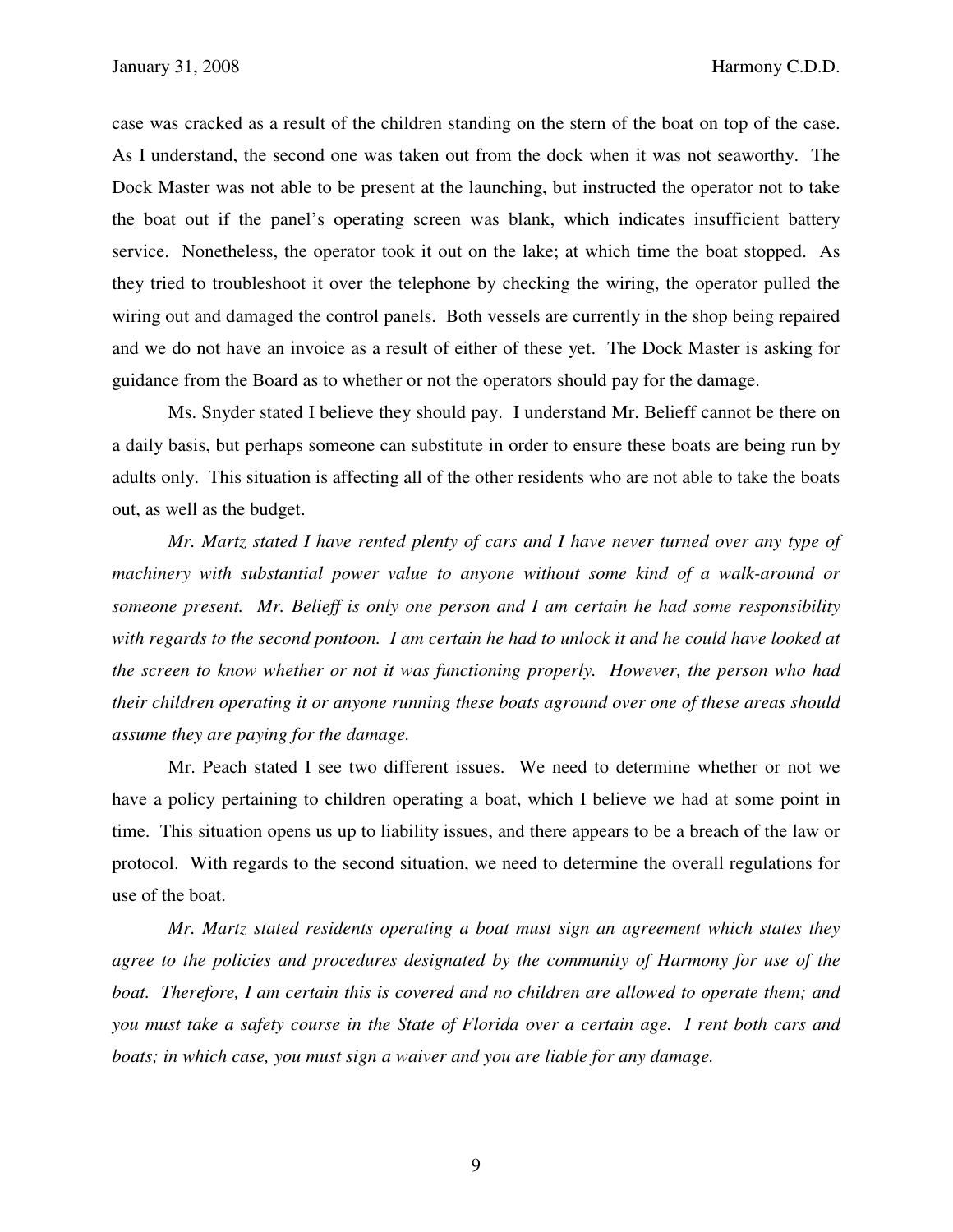Mr. Peach stated I wanted to clarify there was something in place for us to refer to and act accordingly in this particular case. If they signed off and indicated there will be no children, I believe they are fully responsible. We must ensure we do not come across these situations again. If the policies are complete and available, it is a matter of ensuring the users are cooperating with those regulations.

 Mr. Golgowski stated there is an agreement which is signed by each individual who becomes entitled to take a boat out upon following one-on-one or group instruction by the Dock Master. According to the rules of the lake for operation of the boat as well as the overall activity, the two individuals who took those boats out went through this orientation and signed the agreement prior to taking the boats out, and I believe this is the reason Mr. Belieff was comfortable with allowing them to take the boats without him seeing them off. However, the agreement indicates as follows: *I will not allow operation of the boat by any other person other than myself. If the boat exhibits any signs of malfunction, I will agree to return it to the dock immediately to be repaired or replaced. I further agree to pay for any damages that are sustained by the boat and any equipment losses while they are in my possession and I understand my Lake Use Privileges, including, without limitation, the use of the boat and equipment can be suspended or terminated upon breach of any term or condition of this agreement.* I will give a copy to Mr. Qualls for his information.

 Mr. Smith stated I want to remind the Board Mr. Belieff is the only employee and is working on a part-time basis. I believe the Board has never seen fit to go beyond a part-time status and there are only certain hours for which he is able to accommodate. We had a back-up person. Does the gentleman still work here?

 Mr. Golgowski responded he does work here, but he has had health issues which have taken him out of service.

 Mr. Smith stated I believe the Dock Master position will have to be looked at differently as more people move in and recreational activities increase. I believe Mr. Belieff does a good job under these circumstances. I suggest any correspondence coming from the Board should be on the District Attorney's letterhead. Since the inception of the boats, no one has requested anyone to pay for damages. Do you know what the cost is going to be?

Mr. Golgowski responded I am not certain.

Mr. O'Keefe asked how can we enforce this?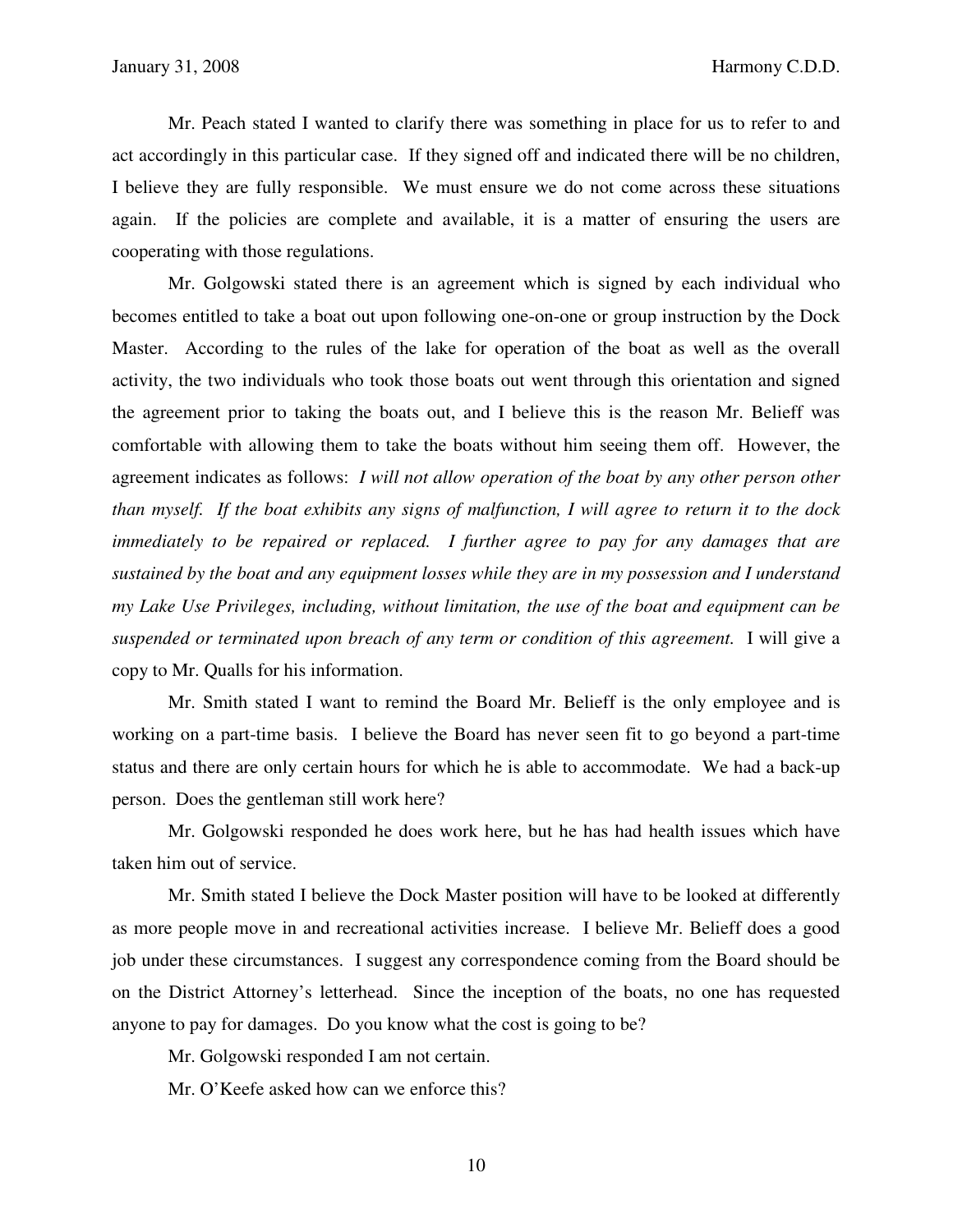Mr. Qualls responded you need a full-time Dock Master.

 *Mr. Martz stated perhaps you can prohibit them from using the boats until they pay it back and if they are a homeowner, put a lien against their home for the value of the boat.* 

Mr. O'Keefe stated we do not have a policy to enforce this.

Mr. Golgowski stated the agreement clearly speaks to the laws of boating privileges.

 Mr. Peach stated since we have not been billed at this time, we may want to wait before taking further action. However, under the agreement they signed, there is a clear indication they are responsible for repairs. Therefore, once the charges are here, we can send a letter indicating what was agreed upon along with the charges. If there is a delay or refusal to pay, we can deal with it.

Mr. Smith asked are you certain there is a document from both parties?

Mr. Golgowski responded I have not seen it, but I was told it exists.

 Ms. Snyder stated I also believe the rules are lax. One of the first times I took a boat out, we cleaned everything; we organized the lines to be in circles; we folded everything; and they were astounded by this.

*Mr. Martz stated the situation with regards to those children on the boat clearly could have been a disaster.* 

> Mr. O'Keefe moved to authorize the District Attorney to send a letter to the operators of the 20' Pontoon Boat and the 16' Pontoon Boat indicating they violated the rules of their agreements; include the cost of the damages; demand payment.

 Ms. Snyder stated I believe the entire community should be alerted the rules are going be stricter; make them aware of what has happened; and the fact that people will be responsible for damage.

Mr. Peach seconded the prior motion.

There being no further discussion,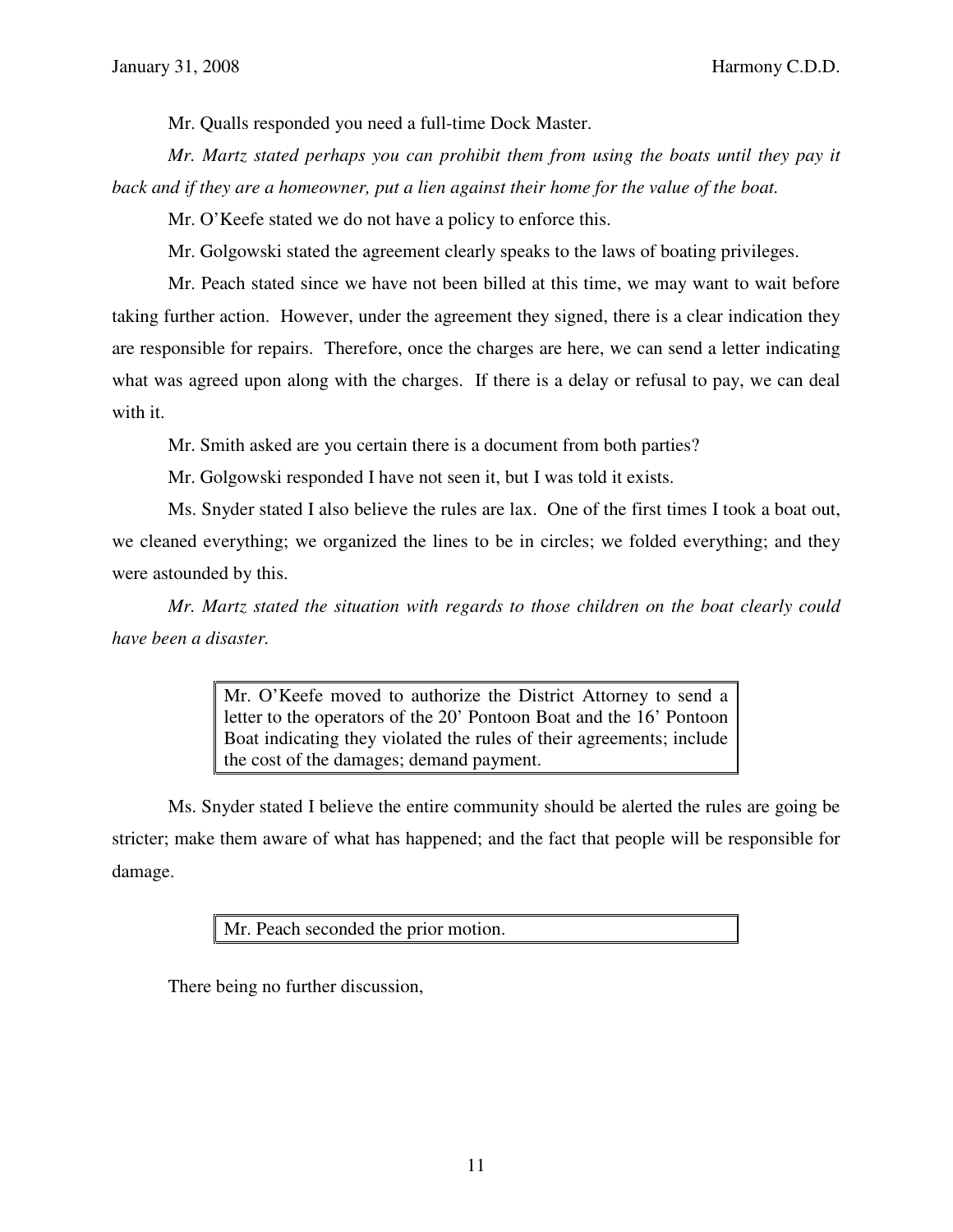On VOICE vote with all in favor, the District Attorney was authorized to send a letter to the operator of the 20' Pontoon Boat and the operator of the 16' Pontoon Boat indicating they violated the rules of their agreements; include the total cost for damages; and demand payment.

# **EIGHTH ORDER OF BUSINESS** Supervisors' Requests – Consideration of **Authorization to Plant Seedlings in Selected Stormwater Pond Banks in Support of a Wild Turkey Habitat**

 Mr. Golgowski stated this is a proposal in cooperation with the National Wild Turkey Federation, in which they are willing to provide us with 200 Oak and Persimmon Trees in the interest of encouraging the wild turkey habitat by using the back areas of the two stormwater ponds which are under the District's control. There is also a colored photograph of the planting locations which were circulated today. The desire is to simply recognize we have turkeys wandering around Harmony; we desire to allow this to continue; and provide support with habitat improvements through this program by accepting these trees and plant them in the ground.

 Mr. Peach asked will this cause any interference with access and maintenance of the ponds since there was an issue with a tree which was planted in the wrong place?

 Mr. Smith responded I believe the Conservation Department through Mr. Golgowski has done a good job of putting those in areas which have not been an obstacle to future maintenance over the last several years with other plantings.

 Mr. Peach stated there have been issues with unwanted birds in other communities. I want to ensure residents are comfortable with encouraging this.

 Mr. Golgowski stated a poll was not conducted, but there are disadvantages with turkeys. They can drop things behind them; scratch in the grass and tear up the grass. Since the location is adjacent to the golf course, we hope it will be more of a golf course issue as opposed to a residential issue. However, if this is perceived as being part of Harmony's philosophy to encourage wildlife within the developed areas, the turkey may become somewhat of a signature bird for the community by their presence. Therefore, I believe they will be received positively by everyone.

Mr. Peach asked who will plant the trees?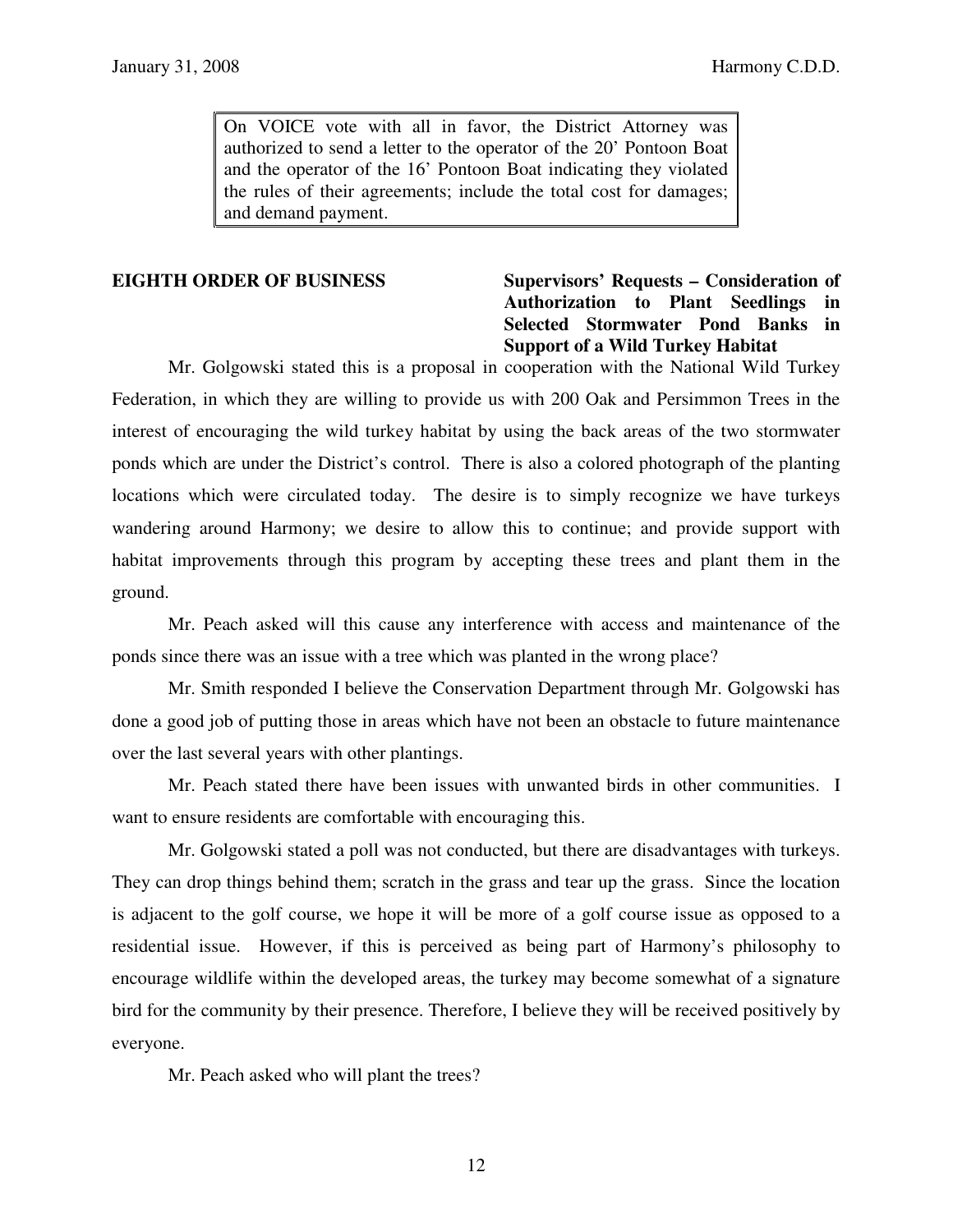Mr. Golgowski responded this will be done by a volunteer group who has done other plantings in the community supported by conservation staff. There will be no costs incurred by the District.

> On MOTION by Mr. O'Keefe seconded by Ms. Snyder with all in favor, the request from the National Wild Turkey Federation to plant 200 Oak and Persimmon Trees in selected District Stormwater Pond Banks in support of encouraging a Wild Turkey habitat within the District was approved.

## **NINTH ORDER OF BUSINESS Audience Comments**

 *Mr. Martz stated we walk around the neighborhood frequently and on occasion, we notice broken sprinkler heads and I am wondering if this has anything to do with the sidewalk issue.* 

 Mr. Boyd stated the problem with the broken irrigation head is part of an ongoing program to catch those and is part of the irrigation infrastructure. This problem can absolutely contribute to the sidewalk issue and may in fact, exacerbate the problem.

 *Mr. Martz asked is there a way to make someone aware of this irrigation issue?* 

 Mr. O'Keefe responded I am looking at one of the invoices in which REW Landscape is stating they inspected the area and this serves as their invoice for irrigation repairs.

 *Mr. Martz stated I am not referring to Harmony's landscape representative, but a homeowner who does not attend to their property on a frequent basis. Is there a way to alert someone who can alert the owner to correct a problem?* 

 Mr. Smith responded with regards to anything relating to the CDD, REW Landscaping has a full-time irrigation person on site on a daily basis. As you read through the invoices over the last couple of months, we have gotten miles of irrigation already in place. Therefore, breaks are a possibility on a daily basis and they are in the process of repairing them. The District has nothing to do with absentee homeowners.

Mr. Qualls stated this is the incorrect venue for such a discussion.

 Mr. Smith stated we try to help whenever we can, whether it be the development company or the CDD. However, we have no control over the individual lots once the owner has taken title to the property. There are many instances in which it is internal to the neighborhoods as opposed to the District property itself. Therefore, we have two separate issues here. The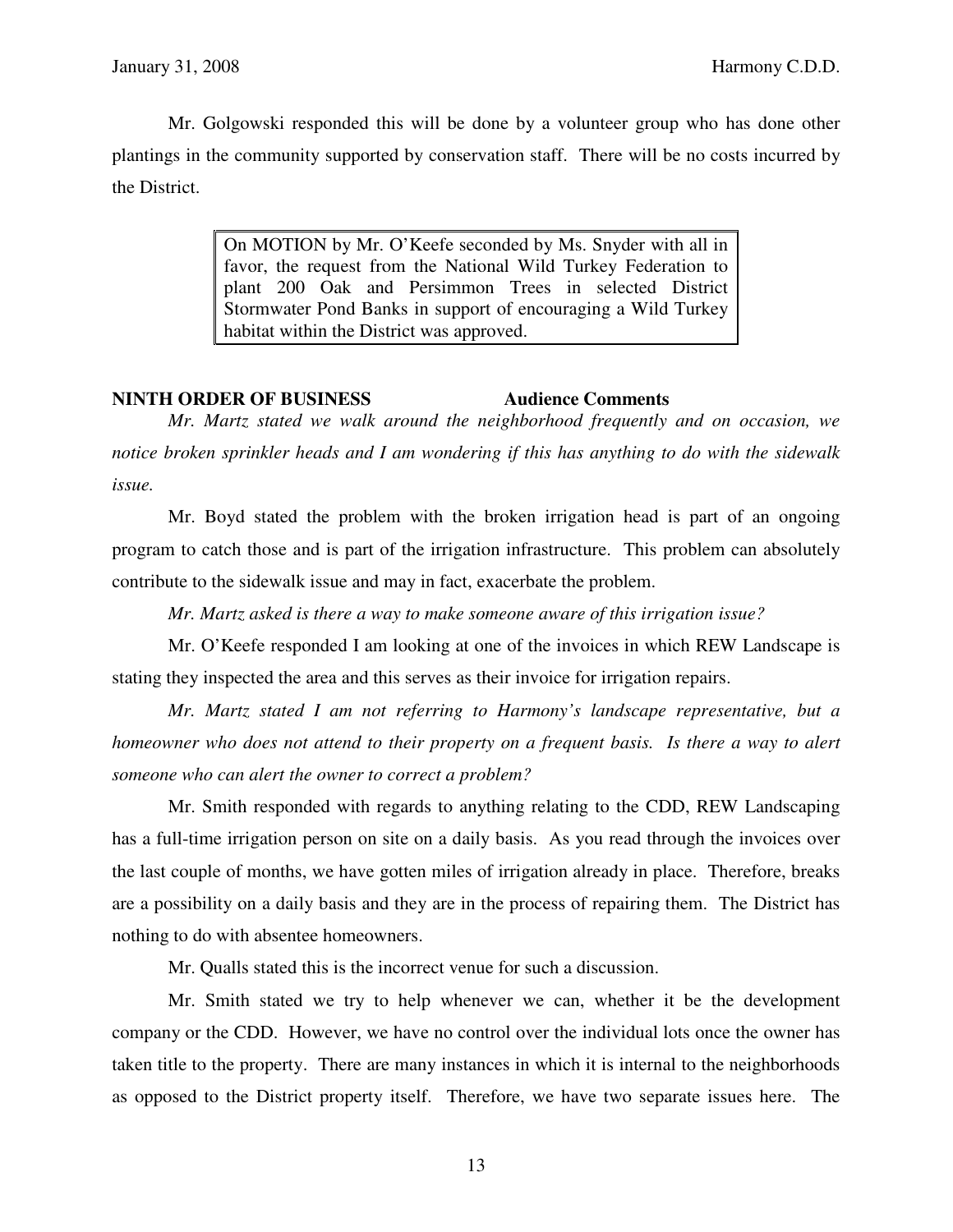Board needs to be made aware when REW's technical staff was not here on a daily basis, we had to call them every time a head was broken and the travel time back and forth was costing a great deal of money. You can see from the numerous bills, there are many sprinkler heads out here with regards to the landscape and irrigation which has been installed over the last five years.

*Mr. Martz stated the problem may have originated from a private landowner's property. If the problem is resulting in damage to District facilities, is there a provision for someone to take corrective action on an emergency basis?* 

 Mr. Smith responded I believe we receive calls into the Welcome Center and Mr. Haskett receives them in the Welcome Office, and we try to address them as to whether it is an individual or District problem, but the calls are fielded through the development office or the Welcome Center itself. I do not believe the District receives calls regarding broken irrigation heads, but I may be wrong.

Ms. Kassel asked should individuals call the Welcome Center?

 Mr. Smith responded we do not want to get involved with individual problems. We want to try to solve these problems, but there are no full-time District employees. Since it is not standard procedure to ask a District employee to handle those issues, we intervene as the developer to get the word to the appropriate party, which entails one more issue in which the developer has interceded in an area which is really not his business. Again, we are going to continue doing this. However, as the District continues to grow, these are the kinds of issues which you are going to have to think about at budget time. Do you really need someone to look after issues of this nature? Do you really need a full-time person to perform Dock Master duties? We have been trying to maintain a reasonable budget between the number of people here with the amount of money coming in.

 Mr. Peach stated as I walk at 6:00 a.m. in my neighborhood I alert people when I see their system on and it is shooting up in the air. Most individuals are aware of who is living next door to them, even if it is an absentee owner; and this information will be available through your HOA. I believe residents should make a point of letting their neighbors know they have a problem.

Mr. Martz stated this does appear to be an HOA issue. This should also be brought to the attention of the CDD and certainly the developer because I am certain they want to continue to sell homes. Along the same line and at the danger of perhaps crossing into the HOA area, I have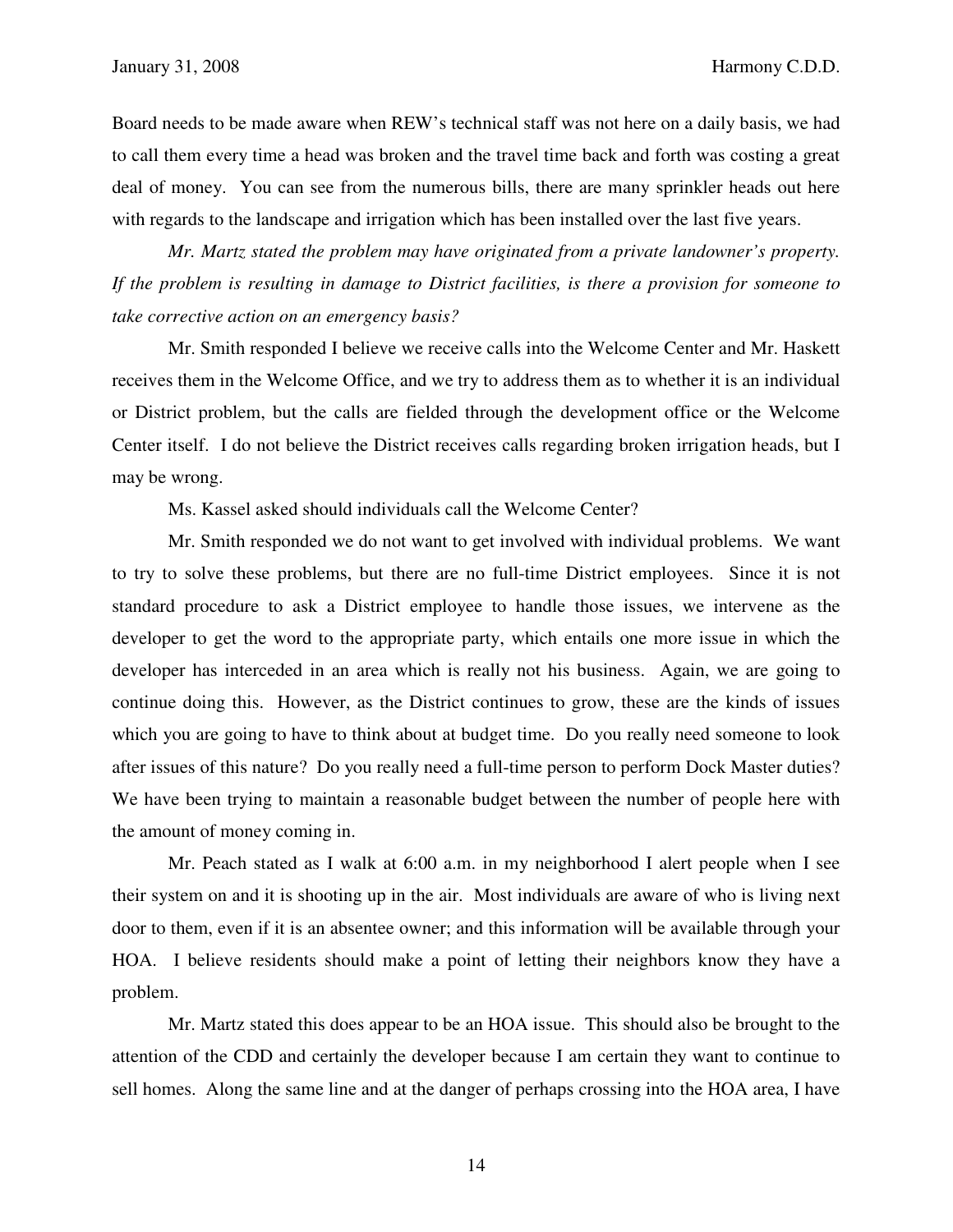noticed the curbs take a lot of beating from people parking on the streets especially around storm drains with no breakage. Perhaps the engineer can back me up on this, but there are a couple of cracks where the curb overhangs the drain because we get a lot of folks who choose to park their cars on the street. Not only does this create a hazard for children, which is an HOA issue, but I think this might eventually work its way into a problem with the actual infrastructure in the neighborhood because if you put a 2,500 lb. or 3,200 lb. truck up on 5" of cement overhang I imagine it is enough strain to break that and cause damage. I know they are county streets and we are not suppose to have much overview of them as a District but what can we do if anything to discourage folks from unwittingly, of course, breaking down that infrastructure by having cars parked there?

 Mr. Smith responded the area was designed for street parking and the curbs should not be affected. I think these are normal wear and tear type items. As far as every day parking of resident's cars, this should not be causing these types of problems. We can take a look at these particular areas.

 A resident stated I recently read in the newspaper Osceola County is now going out and checking on people who have sprinklers on in violation of the law. I am assuming responsibility would go to Osceola County because of the fact we have a water shortage and are restricted to so many days of watering. If something like this is occurring it would be under their review rather than ours. We can suggest the residents call Osceola County if they see a violation.

 Mr. Golgowski stated that is a good observation. We are heading more and more to two days of water restrictions and both the county and the Tahoe Water Authority are giving a critical eye to wasting water.

A resident asked is there going to be a hotel in the neighborhood?

Mr. Golgowski responded I do not think the District is building a hotel.

The resident asked are any other commercial areas going to be developed soon?

 Mr. Smith responded you can stop by the development office when you get a minute. We will try to bring you up to date on what is going on within the development itself, but again I do not think the District is engaged in a lot of development right now.

The resident stated I understand.

 Mr. Golgowski asked is there anything else? There being none I will move on to item ten.